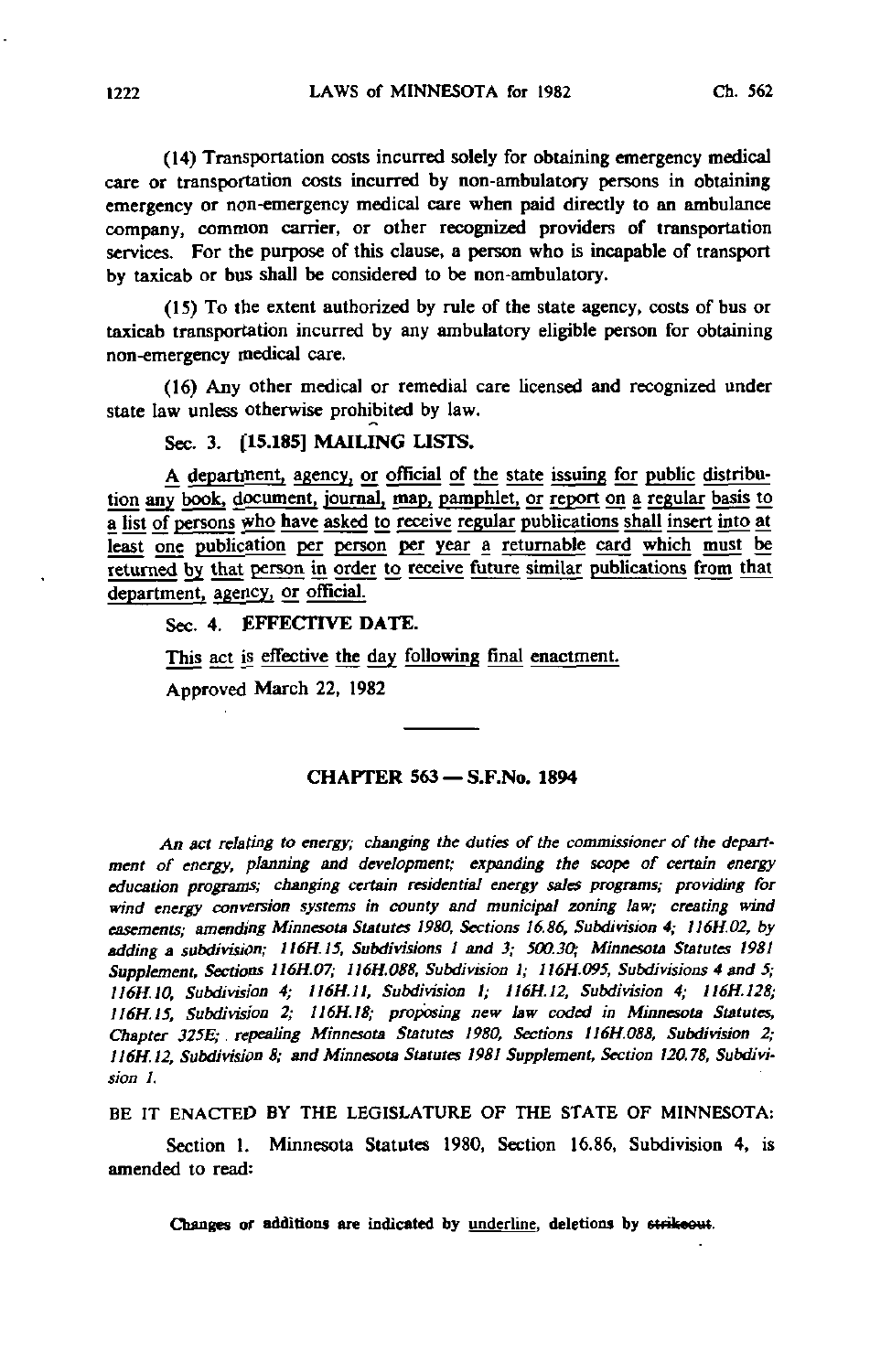Subd. 4. The commissioner, notwithstanding any law to the contrary except in the case of energy conservation standards promulgated or amended pursuant to section 116H.12, subdivision 4, shall hold all state hearings and make all determinations regarding any subject matter dealt with in the code including those in which another department or agency proposes to adopt or amend rules and regulations which are incorporated by reference into the code or whenever the commissioner proposes to incorporate such regulations into the state building code. In no event shall a state agency or department subsequently authorized to adopt rules and regulations involving state building code subject matter proceed to adopt the rules and regulations without prior consultation with the commissioner.

Sec. 2. Minnesota Statutes 1980, Section 116H.02, is amended by adding a subdivision to read:

Subd. 15. DEFINITIONS. Wind energy conversion system (WECS) means any device, such as a wind charger, windmill, or wind turbine, which converts wind energy to a form of useable energy.

Sec. 3. Minnesota Statutes 1981 Supplement, Section 116H.07, is amended to read:

116H.07 DUTIES.

The commissioner shall:

(a) Manage the department as the central repository within the state government for the collection of data on energy;

(b) Prepare and adopt an emergency allocation plan specifying actions to be taken in the event of an impending serious shortage of energy, or a threat to public health, safety, or welfare;

(c) Undertake a continuing assessment of trends in the consumption of all forms of energy and analyze the social, economic, and environmental consequences of these trends;

(d) Carry out energy conservation measures as specified by the legislature and recommend to the governor and the legislature additional energy policies and conservation measures as required to meet the objectives of sections 116H.01 to 116H.I5;

(e) Collect and analyze data relating to present and future demands and resources for all sources of energy, and specify energy needs for the state and various service areas as a basis for planning large energy facilities;

(f) Require certificate of need for construction of large energy facilities;

(g) Evaluate policies governing the establishment of rates and prices for energy as related to energy conservation, and other goals and policies of sections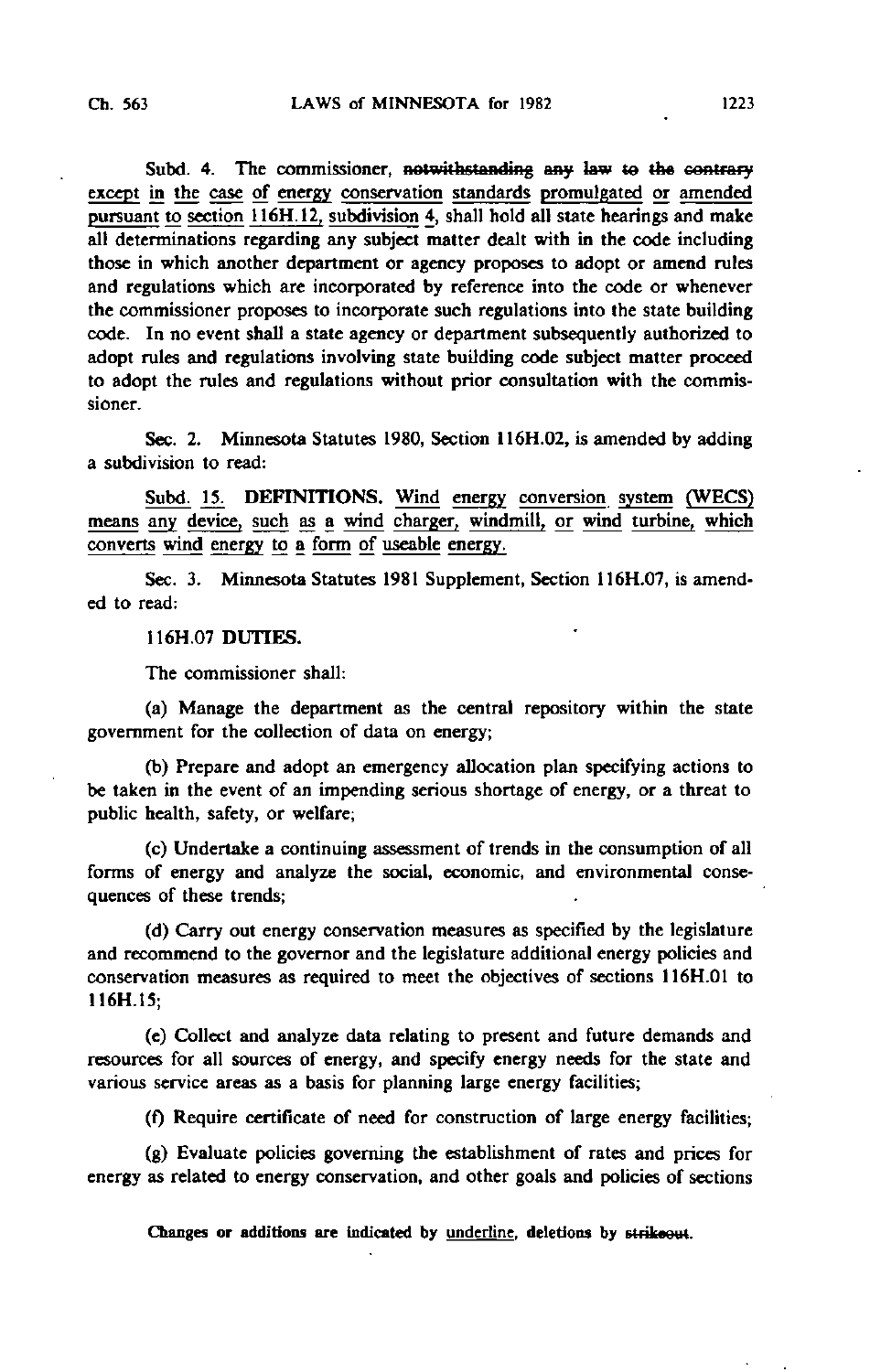116H.01 to 116H.15, and make recommendations for changes in energy pricing policies and rate schedules;

(h) Study the impact and relationship of the state energy policies to international, national, and regional energy policies;

(i) Design and implement a state program for the conservation of energy; this program shall include but not be limited to, general commercial, industrial, and residential, and transportation areas; such program shall also provide for the evaluation of energy systems as they relate to lighting, heating, refrigeration, air conditioning, building design and operation, and appliance manufacturing and operation;

(j) Inform and educate the public about the sources and uses of energy and the ways in which persons can conserve energy;

(k) Dispense funds made available for the purpose of research studies and projects of professional and civic orientation, which are related to either energy conservation or the development of alternative energy technologies which conserve nonreriewable energy resources while creating minimum environmental impact;

(1) Charge other governmental departments and agencies involved in energy related activities with specific information gathering goals and require that those goals be met.

Sec. 4. Minnesota Statutes 1981 Supplement, Section 116H.088, Subdivision 1, is amended to read:

Subdivision 1. The commissioner, in consultation with the state board of education, the higher education coordinating board, the state board for community colleges, the state university board, and the board of regents of the University of Minnesota, shall develop a plan fef assist in the development and implementation of adult and post-secondary energy education programs.

Sec. 5. Minnesota Statutes 1981 Supplement, Section 116H.095, Subdivision 4, is amended to read:

Subd. 4. SET-ASIDE REQUIRED. Every prime supplier shall allocate for sale or exchange monthly upon order of the commissioner a volume of motor gasoline and middle distillate not exceeding the monthly set-aside amount. The amount of gasoline subject to monthly set-aside shall be an amount equal to three percent of the prime supplier's sales of gasoline during the corresponding month of 4980 monthly supply estimate. The amount of middle distillate subject to monthly set-aside shall be an amount equal to four percent of the prime supplier's sales of middle distillate during the corresponding months of 1980 monthly supply estimate.

Sec. 6. Minnesota Statutes 1981 Supplement, Section 116H.095, Subdivision 5, is amended to read: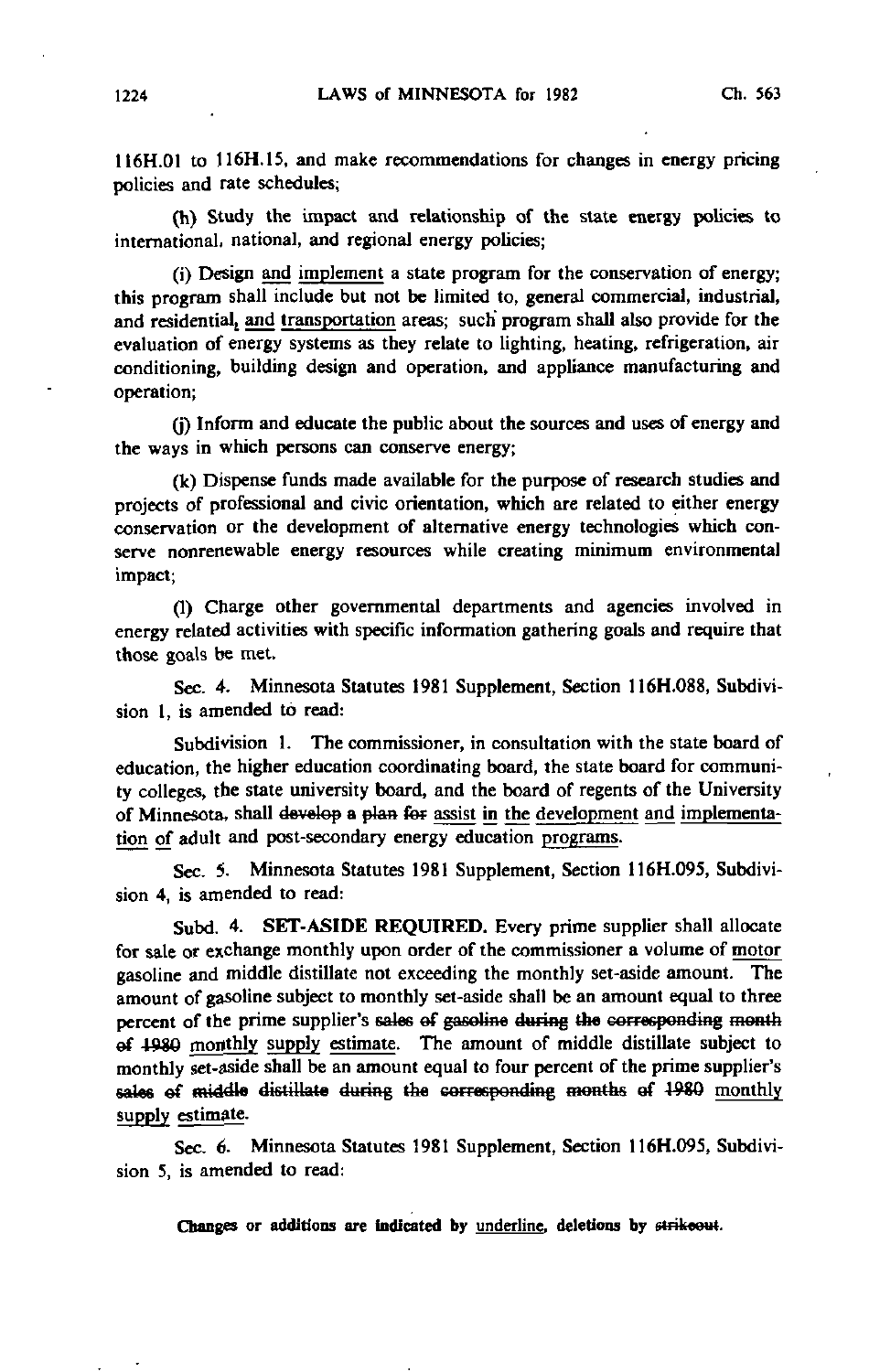Subd. 5. REPORT OF ESTIMATED VOLUME. Every prime supplier who did not do business in the state during the corresponding month of 1980 shall file with the commissioner a monthly report of its estimated volume of gasoline and middle distillate sale deliveries. The report shall be in a form prescribed by the commissioner and shall be submitted by the 25th day of the month preceding the month covered by the report. Each prime supplier subject to this subdivision shall allocate monthly for sale or exchange upon order of the commissioner three percent of estimated motor gasoline supplies and four percent of estimated middle distillate supplies as shown by the report.

Sec. 7. Minnesota Statutes 1981 Supplement, Section 116H.10, Subdivision 4, is amended to read:

Subd. 4. Reports issued pursuant to this section, other than individual corporate reports classified as nonpublic data in section 15.1682, shall be available for public inspection in the office of the department during normal business hours.

Sec. 8. Minnesota Statutes 1981 Supplement, Section 116H.11, Subdivi sion 1, is amended to read:

Subdivision 1. By January 1 of each even-numbered year, the commissioner shall transmit to the governor and the legislature a comprehensive report designed to identify emerging trends related to energy supply, demand, conservation, public health and safety factors, and to specify the level of statewide and geographical utility service area energy need. The report shall include, but not be limited to, all of the following:

(a) A final report on the accuracy and acceptability of the energy forecasts received under section 116H.10 and the alternatives to meeting that, demand;

(b) An estimate of statewide and geographical utility service area energy need for the forthcoming five and ten 20 year period which, in the judgment of the commissioner, will reasonably balance requirements of state and geographical area economic growth and development, protection of public health and safety, preservation of environmental quality, and conservation of energy resources;

(c) The anticipated level of statewide and geographical area energy demand for 20 years, which shall serve as the basis for long range action;

(d) The identification of potential adverse social, economic, or environmental effects caused by a continuation of the present energy demand trends;

(e) An assessment of the state's energy resources, including examination of the availability of commercially developable and imported fuels;

(0 The estimated reduction in annual energy consumption resulting from various energy conservation measures;

(g) The cost of energy to residential and rental consumers in relation to their socio-economic status;

Changes or additions are indicated by underline, deletions by strikeout.

 $\cdot$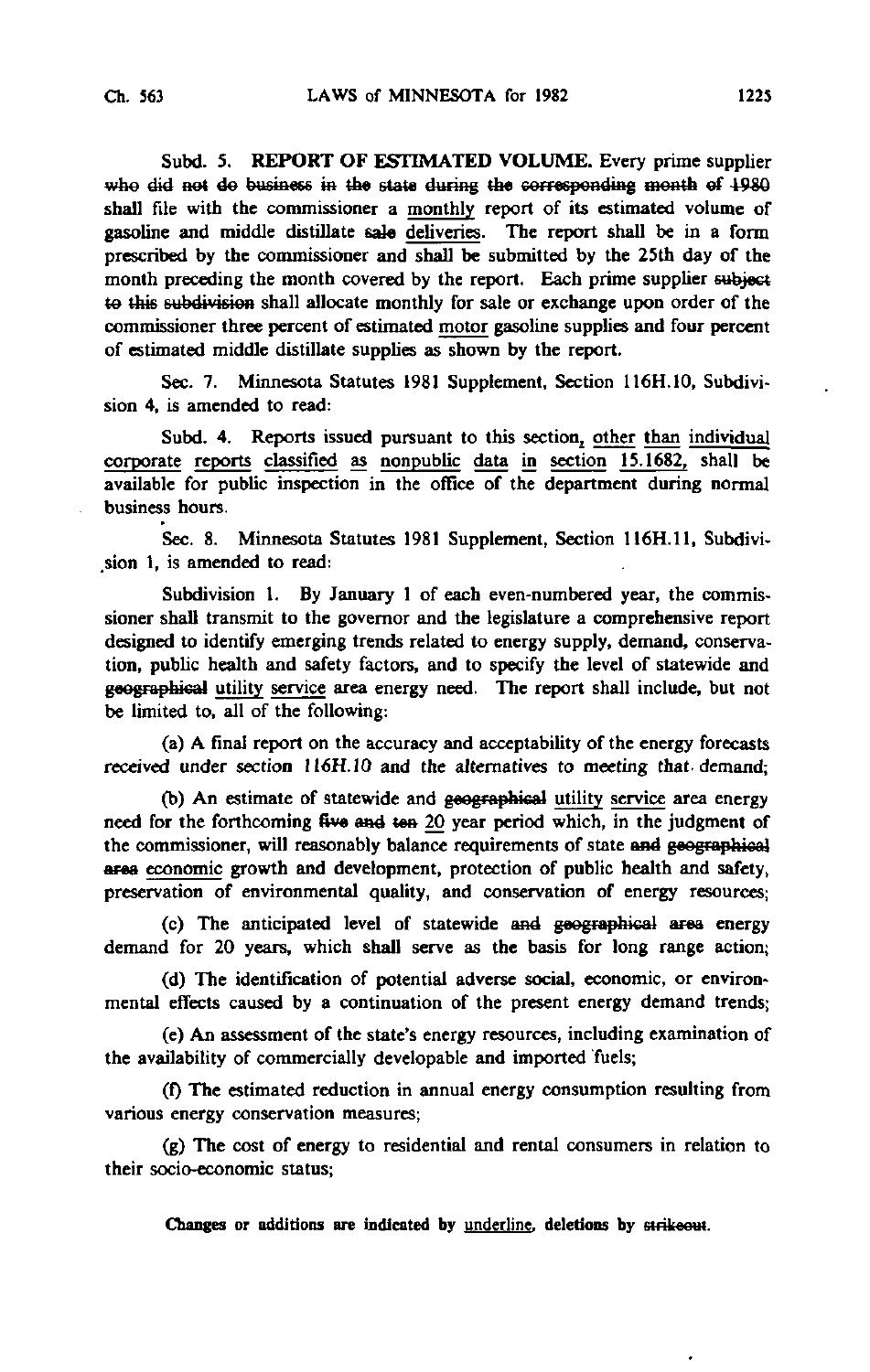(h) An assessment of the economic and employment implications of proposed state energy policies;

(i) The status of the department's ongoing studies;

(j) Recommendations to the governor and the legislature for administrative and legislative actions to accomplish the purposes of sections 116H.01 to 116H.15.

Sec. 9. Minnesota Statutes 1981 Supplement, Section 116H.12, Subdivision 4, is amended to read:

Subd. 4. In recognition of the compelling need for energy conservation in order to safeguard the public health, safety and welfare, it is necessary to provide building design and construction standards consistent with the most efficient use of energy. Therefore, the commissioner of administration, in consultation with the commissioner, shall, pursuant to chapter 15, adopt rules governing building design and construction standards regarding heat loss control, illumination and climate control. To the maximum extent practicable, the rules providing for the energy portions of the building code shall be based on arid conform to model codes generally accepted throughout the United States. The rules shall apply to all new buildings and remodeling affecting heat loss control, illumination and climate control. The rules shall be economically feasible in that the resultant savings in energy procurement shall exceed the cost of the energy conserving requirements amortized over the life of the building. The rules shall become part of the state building code and be effective six months after promulgation adopted pursuant to this subdivision, shall be part of the state building code. Notwithstanding the provisions of this subdivision, all applications for approval of building specifications and plans may be submitted to the state building inspector as provided in section 16.862.

Sec. 10. Minnesota Statutes 1981 Supplement, Section 116H.128, is amended to read:

# 116H.128 REVIEW OF ENERGY RESEARCH AND DEMONSTRA-TION PROJECTS.

The commissioner shall continuously identify, monitor, and evaluate in terms of potential direct benefit to, and possible implementation in Minnesota, research studies and demonstration projects of alternative energy and energy conservation systems and methodologies currently performed in Minnesota and other states and countries including:

(a) Solar energy systems for heating and cooling;

(b) Energy systems using wind, agricultural wastes, forestry products, peat, and other nonconventional energy resources;

(c) Devices and technologies increasing the energy efficiency of energy consuming appliances, equipment, and systems;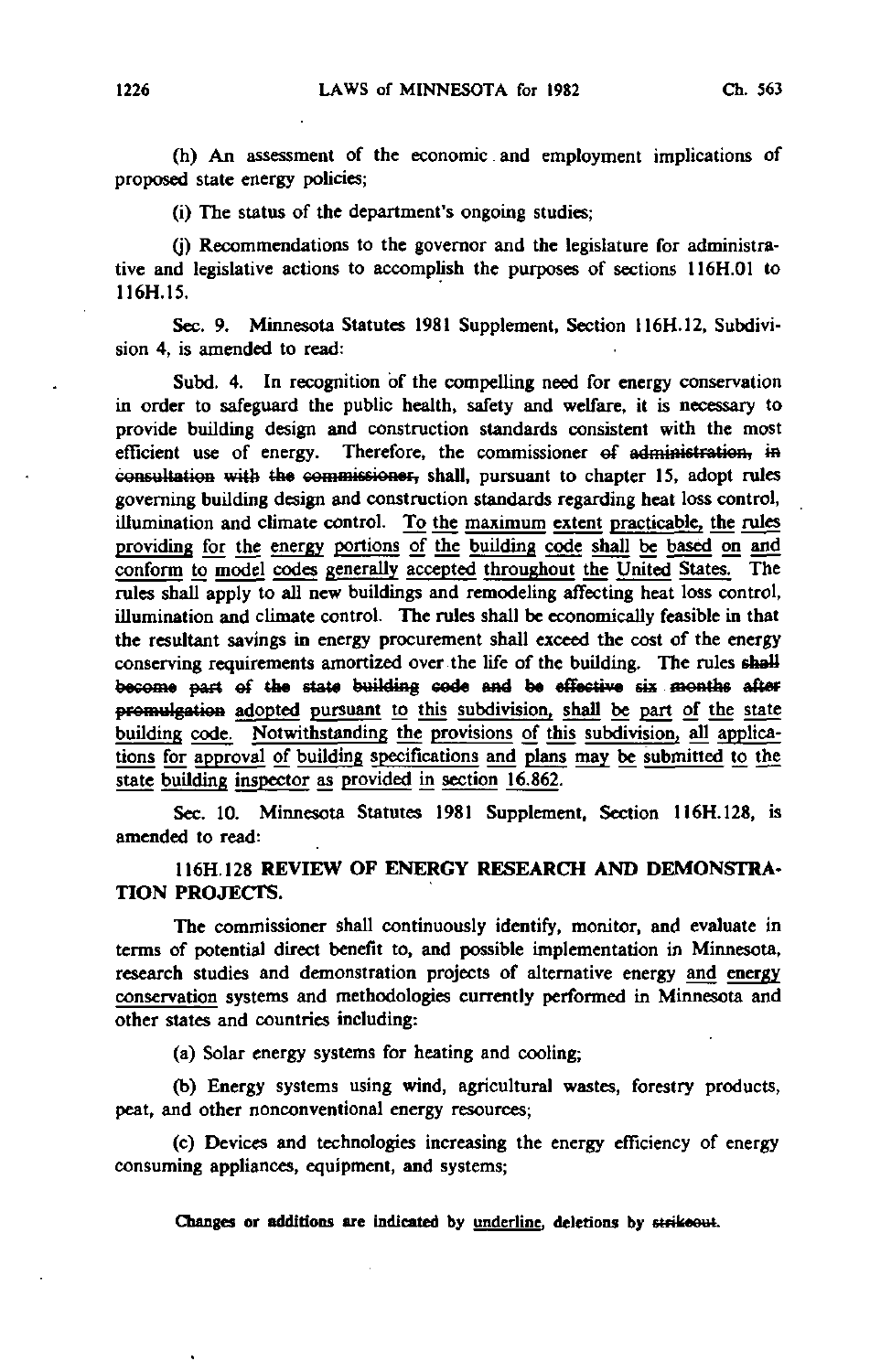(d) Hydroelectric power; and

(e) Other projects the commissioner deems appropriate and of direct benefit to Minnesota and other states of the upper midwest.

Sec. 11. Minnesota Statutes 1980, Section 116H.15, Subdivision 1, is amended to read:

Subdivision 1. Any person who violates sections 116H.01 to 116H.15, any provision of this chapter or section 325F.20, or 325F.21, or any rule or regulation promulgated thereunder, or knowingly submits false information in any report required by sections 116H.01 to 116H.15, this chapter or section 325F.20, or 325F.21 shall be guilty of a misdemeanor. Each day of violation shall constitute a separate offense.

Sec. 12. Minnesota Statutes 1981 Supplement, Section 116H.15, Subdivision 2, is amended to read:

Subd. 2. The provisions of this chapter and sections  $\mu$ 16H.01 to 116H<sub>1</sub>15, 325F.20, and 325F.21, or any rules or regulations promulgated hereunder may be enforced by injunction, action to compel performance or other appropriate action in the district court of the county wherein the violation takes •place. The attorney general shall bring any action under this subdivision upon the request of the commissioner, and the existence of an adequate remedy at law shall not be a defense to an action brought under this subdivision.

Sec. 13. Minnesota Statutes 1980, Section 116H.15, Subdivision 3, is amended to read:

Subd. 3. When the court finds that any person has violated sections 116H.01 to 116H.15, any provision of this chapter or section 325F.20, or 325F.21, or any rule or regulation thereunder, has knowingly submitted false information in any report required by sections 116H.01 te 116H.1S, this chapter or section 325F.20, or 325F.21, or has violated any court order issued under sections  $116H.01$  to  $116H.15$ , this chapter or section 325F.20, or 325F.21, the court may impose a civil penalty of not more than \$10,000 for each violation. These penalties shall be paid to the general fund in the state treasury.

Sec. 14. Minnesota Statutes 1981 Supplement, Section 116H.18, is amended to read:

## 116H.18 ENERGY EFFICIENT BUILDING EDUCATION.

The commissioner shall develop a program to provide information and training to persons in the state who influence the energy efficiency of new buildings, including contractors, engineers and architects on techniques and standards for the design and construction of buildings which maximize energy efficiency. The program may include the production of printed materials and the development of training courses.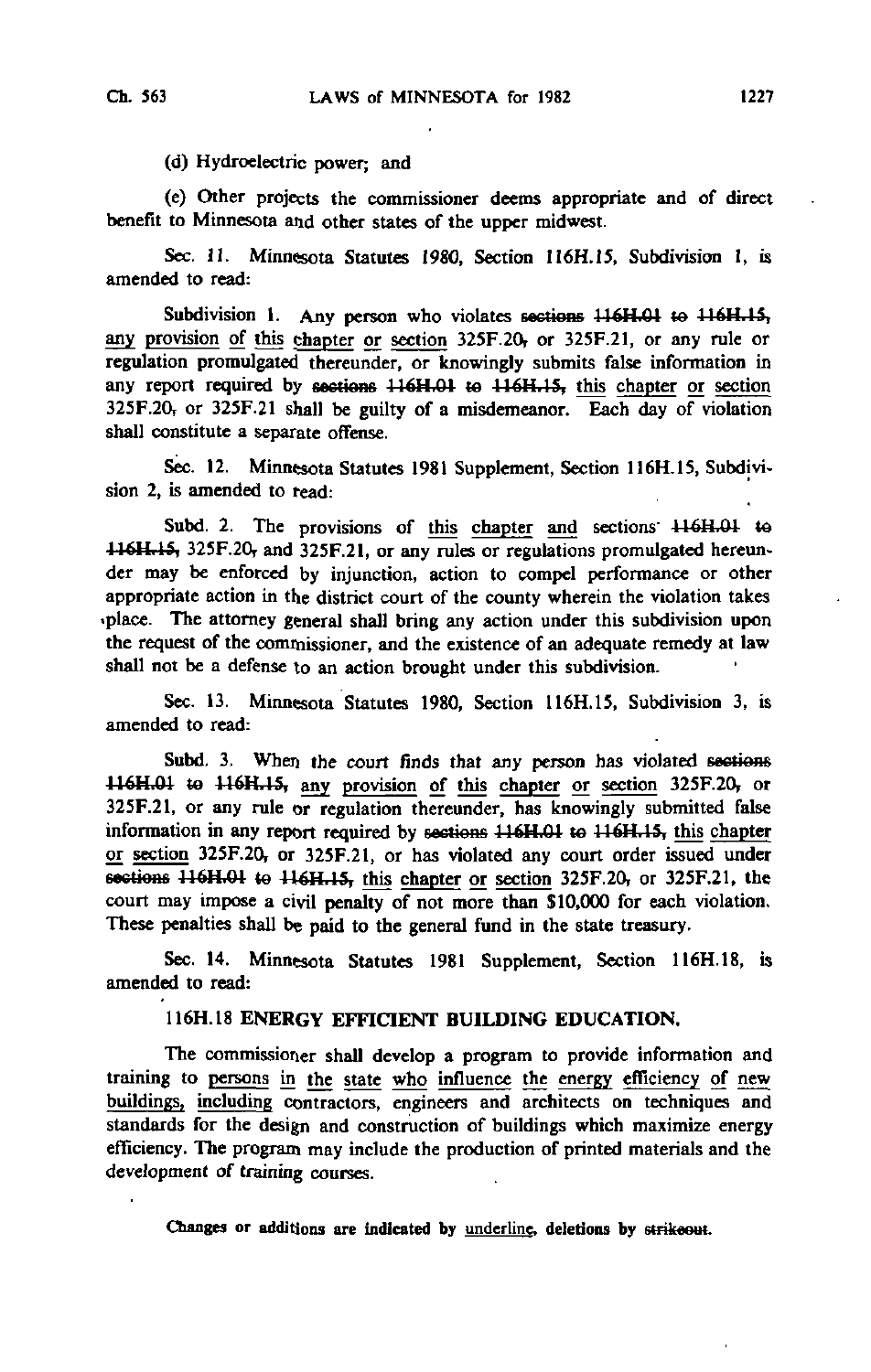#### Sec. 15. [325E.015] RESIDENTIAL ENERGY SALES PRACTICES.

Subdivision 1. DEFINITION. "Budget payment plan" means a billing method in which estimated annual energy consumption costs are billed to the consumer in ten or more approximately equal monthly payments.

Subd. 2. BUDGET PAYMENT PLAN A CUSTOMER OPTION. Not. later than September 1, 1982, every supplier of electricity or space heating fuels that offers some of its residential customers a budget payment plan shall make the plan available to all residential customers who request it provided that any customer with an outstanding balance on an account shall be placed on a budget payment plan that includes repayment of the outstanding balance. Suppliers of fuel oil, liquified petroleum gas, firewood, and coal are exempt from the provisions of this subdivision.

Sec. 16. Minnesota Statutes 1980, Section 500.30, is amended to read:

### 500.30 SOLAR OR WIND EASEMENTS.

Subdivision 1. "Solar easement" means a right, whether or not stated in the form of a restriction, easement, covenant, or condition, in any deed, will, or other instrument executed by or on behalf of any owner of land or solar skyspace for the purpose of ensuring adequate exposure of a solar energy system as defined in section 116H.02, subdivision 11, to solar energy.

Subd. la. "Wind easement" means a right, whether or not stated in the form of a restriction, easement, covenant, or condition, in any deed, will, or other instrument executed by or on behalf of any owner of land or air space for the purpose of ensuring adequate exposure of a wind power system to the winds.

Subd. 2. Any property owner may grant a solar or wind easement in the same manner and with the same effect as a conveyance of an interest in real property. The easements shall be created in writing and shall be filed, duly recorded, and indexed in the office of the recorder of the county in which the easement is granted. No duly recorded solar- easement shall be unenforceable on account of lack of privity of estate or privity of contract; such easements shall run with the land or lands benefited and burdened and shall constitute a perpetual easement, except that a solar an easement may terminate upon the conditions stated therein or pursuant to the provisions of section 500.20.

Subd. 3. Any deed, will, or other instrument that creates a solar or wind easement shall include, but the contents are not limited to:

(a) a description of the real property subject to the solar easement and a decription of the real property benefiting from the solar or wind easement; and

(b) for solar easements, a description of the vertical and horizontal angles, expressed in degrees and measured from the site of the solar energy system, at which the solar easement extends over the real property subject to the solar